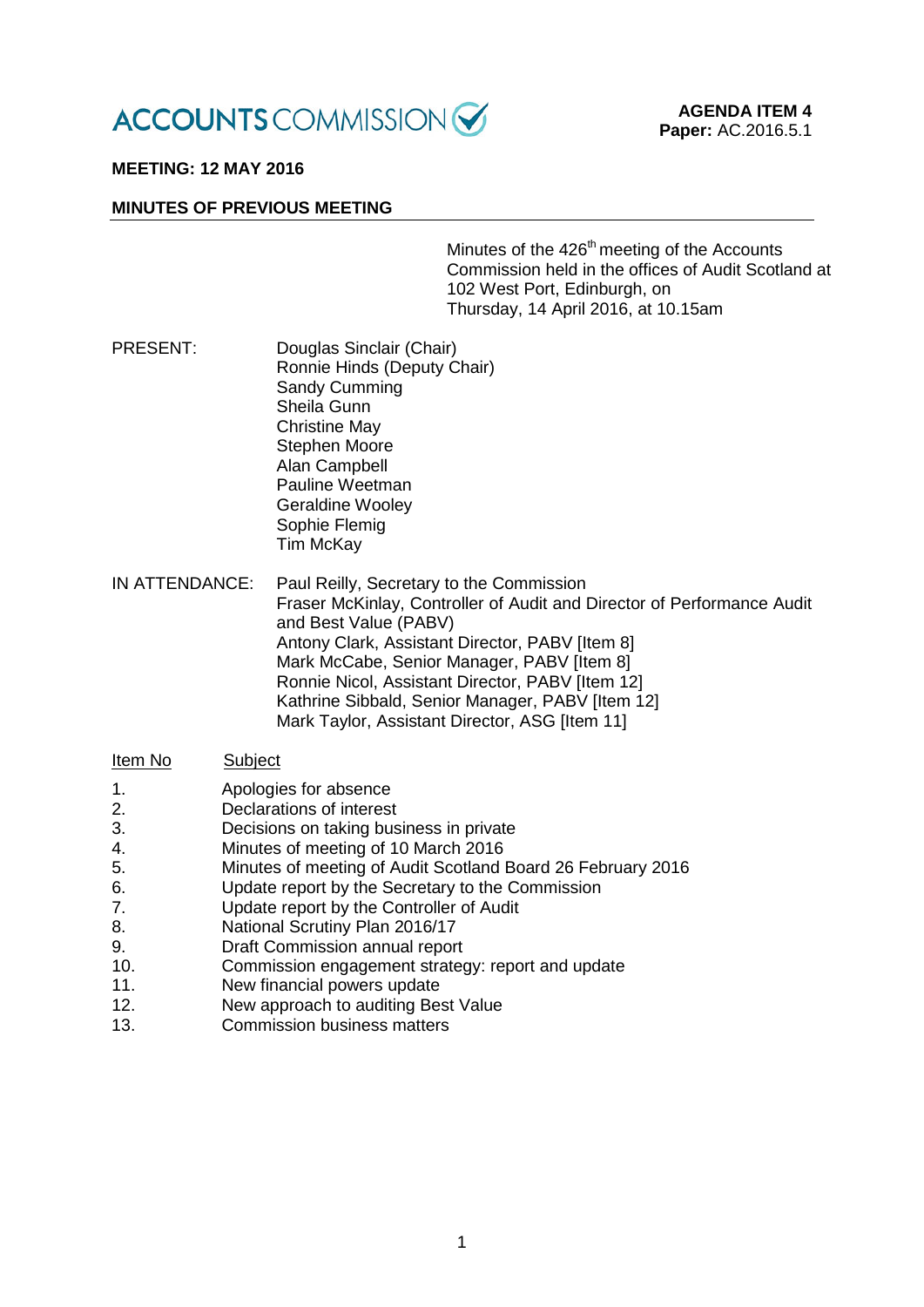## 1. Apologies for absence

It was noted that apologies for absence had been received from Graham Sharp.

## 2. Declarations of interest

The following declarations of interest were made:

- Sophie Flemig, in item 7, as a resident and council tax payer in the City of Edinburgh Council area
- Sheila Gunn, in item 7, as a non-executive Director of the Wheatley Group, in relation to its relationship with the Scottish Housing Regulator
- Ronnie Hinds, in item 9, as a former chief officer of City of Edinburgh Council
- Tim McKay, in item 7, as a former elected member of City of Edinburgh **Council**
- Geraldine Wooley, in item 7, as a council tax payer in the City of Edinburgh Council area and having had previous business dealings with Miller **Construction**
- Christine May, in item 12, as a former leader of Fife Council, and in item 13, as Vice-Chair of Fife Cultural Trust, in relation to references to arm's length external organisations
- Pauline Weetman, in item 7, as a resident and council tax payer in the City of Edinburgh Council area.

### 3. Decisions on taking business in private

It was agreed that items 12 be taken in private as it would require discussion of proposals in relation to auditing Best Value before they are published, including consideration of comments thereon from councils and other stakeholders.

4. Minutes of meeting of 10 March 2016

The minutes of the meeting of 10 March 2016 were submitted and approved, subject to, in relation to item 9, noting advice from the Controller of Audit that police and fire pension liabilities passed to the new national police and fire bodies at reorganisation.

### 5. Minutes of meeting of Audit Scotland Board 26 February 2016

The minutes of the meeting of the Audit Scotland Board of 26 February 2016 were submitted and noted.

### 6. Update report by the Secretary to the Accounts Commission

The Commission considered a report by the Secretary to the Commission providing an update on significant recent activity relating to local government and issues of relevance or interest across the wider public sector.

Following discussion, the Commission agreed:

• In relation to paragraph 20, in response to a query from Tim McKay, that further information be provided on longer term trends within the Scottish Social Attitudes Survey.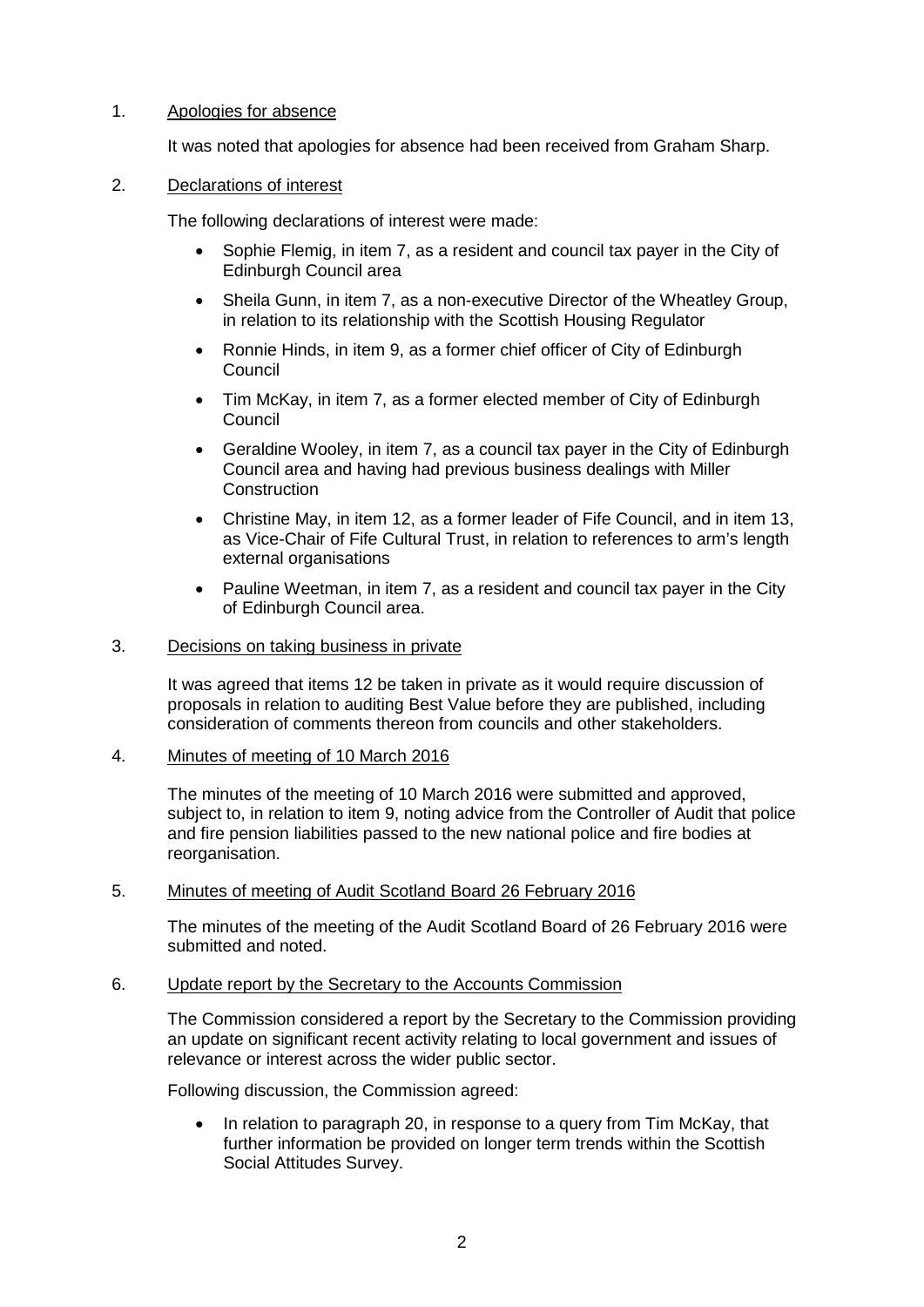- In relation to paragraph 22, to respond to the Scottish Government consultation on the Scottish Household Survey.
- In relation to paragraph 24, in relation to a query from Stephen Moore, that further information be provided on longer-term trends in relation to the report Government Expenditure and Revenue Scotland 2014/15

*Actions: Secretary*

- In relation to paragraph 50:
	- o to note advice from the Controller of Audit on the proposed redesign of Highland Council
	- o that further information in this regard be circulated.

*Action: Controller of Audit*

Thereafter, the Commission agreed to note the report.

7. Update report by the Controller of Audit

The Controller of Audit provided a verbal update on his recent activity including meetings and discussions with stakeholders. His report included an update on the situation in relation to schools construction issues in the City of Edinburgh Council area.

8. National Scrutiny Plan 2016/17

The Commission considered a report by the Director of PABV introducing the National Scrutiny Plan for Local Government 2016/17 and its related commentary report.

Following discussion, the Commission:

- Agreed to endorse the published National Scrutiny Plan and the commentary report.
- Noted advice from the Director that:
	- o there was another paper on the agenda relating to 2016/17 Best Value related audit activity in councils.
	- o he would report further on auditing integration joint boards.
	- o he was discussing with Her Majesty's Inspectorate of Constabulary about its plans for work around scrutiny of local accountability arrangements in relation to Police Scotland.
	- o he would be reporting to the next meeting of the Commission to provide an update on the progress of the Local Government Strategic Scrutiny Group.
	- o further to this, he would in future report to the Commission on the conclusion of the currently ongoing development work being undertaken by the Group.
	- o he would report further on the reasons, if any, behind the fluctuating levels of scrutiny work throughout the year, particularly around November and December.
- Noted that ongoing discussion with strategic scrutiny partners includes work around citizen and service user experience, to be reflected in the National Scrutiny Plan.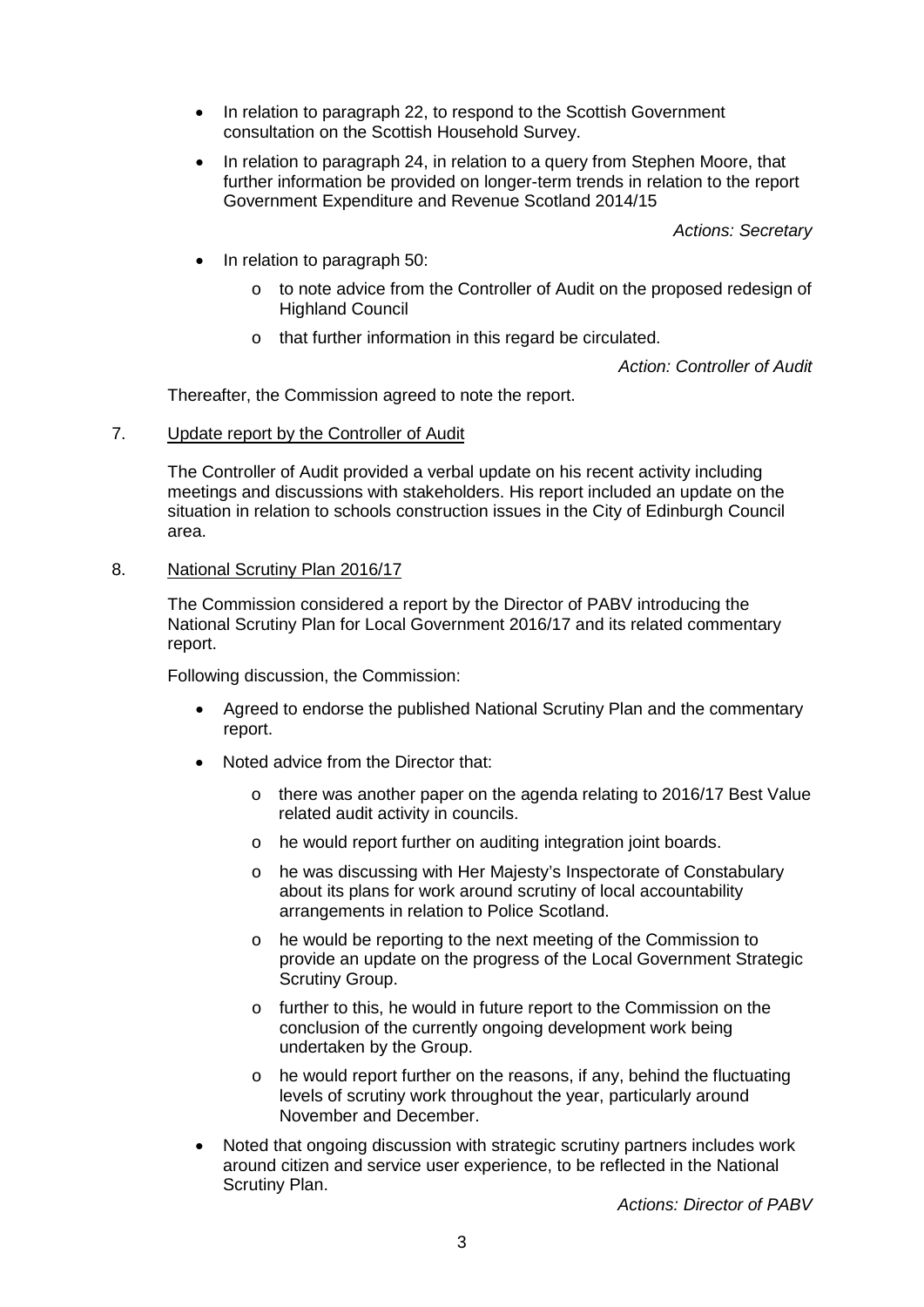### 9. Draft Commission Annual Report

The Commission considered a report by the Secretary to the Commission on the proposals for the Commission's annual report and accompanying progress report against the Commission's annual action plan.

Following discussion, the Commission:

- Noted advice from the Director of PABV, in relation to a query from Sophie Flemig, in relation to engaging with the public in audit work.
- Approved the progress report against its annual action plan, to be published on 26 May, subject to the following revisions:
	- o A revised date for considering the audit on Social Work
	- o Changing to 'complete and continuing' the status of work in relation to good practice.
- Noted that an accompanying draft annual report will be submitted for approval to the next meeting of the Commission.
- Noted that draft updated Commission Strategy and annual action plan for next year will be submitted for approval to the next Commission meeting.

*Actions: Secretary*

### 10. Commission Engagement Plan: report and update

The Commission considered a report by the Secretary to the Commission proposing for publication a paper setting out progress against the Commission's Engagement Plan.

Following discussion, the Commission:

- Approved the progress report for publishing alongside the Commission's annual report and action plan update, subject to including more information on the Commission's digital and social media engagement activities.
- Noted that next year's update to the current engagement plan would be submitted for approval to the next Commission meeting in May.

*Action: Secretary*

Thereafter, the Commission noted the report.

### 11. New Financial Powers Update

The Commission considered a report by the Assistant Director of Audit Services providing an update on key developments surrounding further financial devolution, including Audit Scotland's organisational arrangements in this area.

During discussion, the Commission:

- Noted advice from the Assistant Director on the implications of the issue for Audit Scotland in relation to resources, staffing and audit activity.
- Agreed that the Assistant Director provide more information on the Scottish Fiscal Commission.
- Agreed that the Assistant Director further consider the potential interest of the Commission in capital allocations to councils.